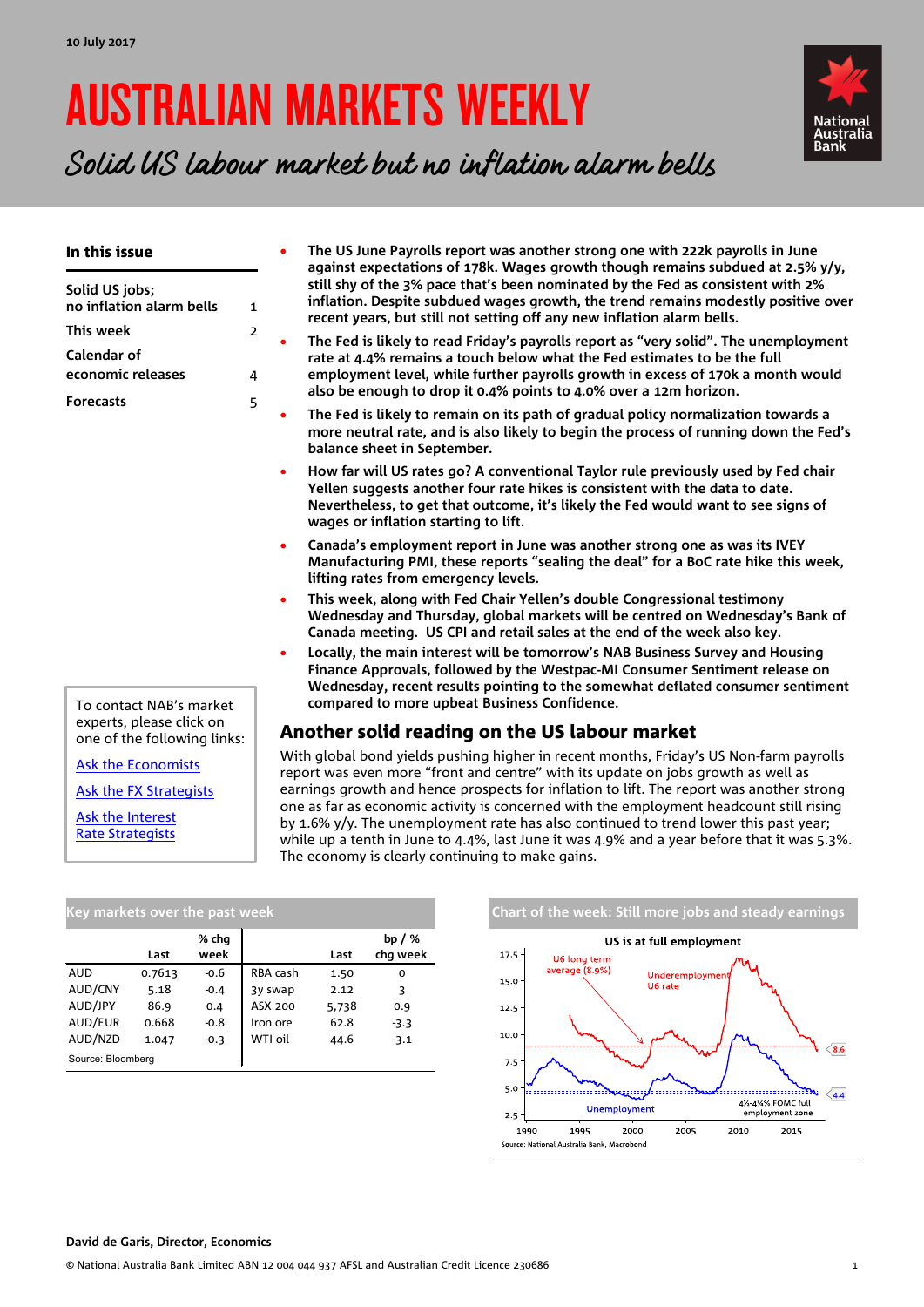With the FOMC estimating a long term level of full employment at 4½-4¾%, the Fed can now claim that it has met its employment mandate. And the Fed Board of Governors noted in its Monetary Policy Report to Congress Friday that "employment (is) expected to remain near its maximum sustainable level".

Even the broader measure of US unemployment, the U6 "underemployment" rate (that includes unemployed, those working part-time for economic reasons and those with a marginal attachment to the labour force) was 8.6% in June, also below its longer term average (10.6%) and below its pre-GFC average of 9.0%. It's also now within shooting distance of the low of 7.0% reached briefly in late 2000.

While the economy has continued to generate new jobs, this has yet to generate a new acceleration in average hourly earnings growth this year, according to the payrolls survey. Judged by year-ended growth, earnings were up 2.5% to June, no higher than its level of last June of 2.6% but up from growth of around 2% in prior years. It had been as high as 2.8% in February, but growth has since receded.

We should keep in mind that the payrolls estimate of average hourly warnings can reflect compositional change in the workforce as opposed to underlying changes in labour costs. Alternative measures of labour costs such as the national accounts-based measure of unit labour costs and the Atlanta Fed's wage tracker that seeks to compare changes in like-for-like wages have been a little more lively. They are also consistent with a labour market showing more signs of tightening. from a labour cost viewpoint without ringing immediate alarm bells.



Unit labour costs grew at a 2.2% annualised rate in Q1, after an average of 2.0% in 2016. The Atlanta's Fed's "wage growth tracker" ticked down in May to 3.4% y/y, not far short of its long term average. The Employment Cost Index has also been trending higher in recent years, to 2.4% by Q1 this year. These measures continue to reflect some further gradual tightening of the labour market as the payrolls results on jobs growth and labour demand attests to. For the moment at least, they are not accelerating overtly to the point that the Fed need not diverge from its current path of gradually removing policy accommodation.

With labour costs trending somewhat higher, the prospects are rising that inflation over the next year



or so will make some further gains. The FOMC is expecting the PCE deflator to be 1¾-2¼% at the end of 2018, a more than reasonable forecast given the outlook for the economy. Your scribe still has ringing in his ears comments both from the Fed Chair at her 21 June press conference and from visiting San Francisco Fed President John Williams cautioning over-reading too much into the two low consumer inflation readings given the idiosyncratic nature of "one offs". A similar reflection on last year's larger gains could also be made, another reminder of not to over-play the most recent readings.

We would also note in this context that alternative measures of underlying PCE inflation, such as the Dallas Fed Trimmed Mean, suggest that the trend of higher inflation has stabilised, rather than falling back as the PCE measure implies. That suggests the recent weakness in PCE inflation has been driven by one-off factors – a conclusion the Fed Governors have come to: "measure of inflation have recently been held down by steep and likely idiosyncratic price declines for a few specific categories, including wireless telephone services and prescription drugs, which do not appear to be related to the overall trends in consumer prices".



NAB's forecasts call for the Fed to continue to gradually remove policy accommodation in the period ahead. Late this year, the Fed is expected to again lift its Fed Funds target, another 25bps, to 1.25-1.50%. That would be after the Fed begins the process of normalising its balance sheet this year, expected to be announced at the 21 September meeting and flagged by the Fed as expected "this year".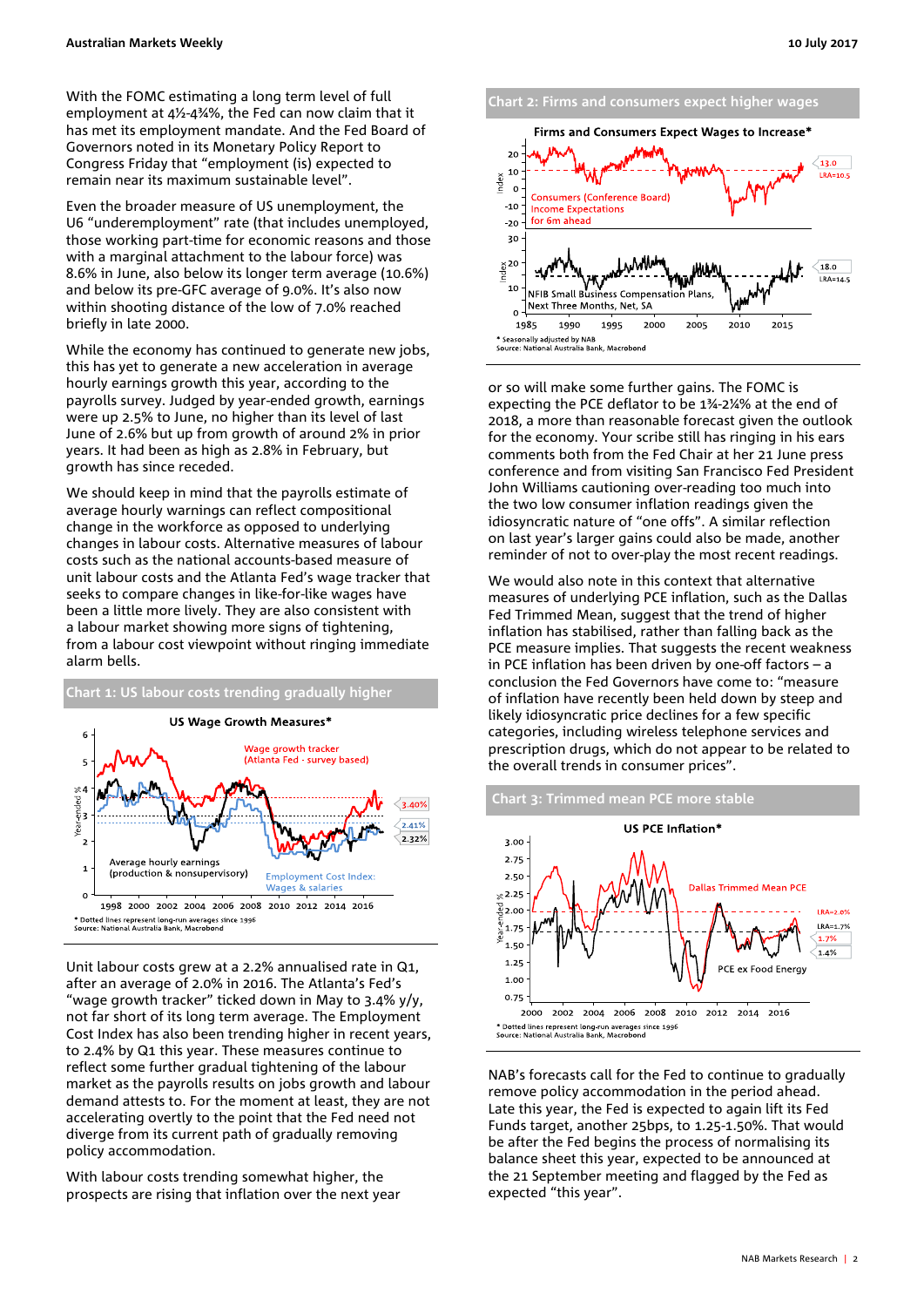For 2018 we forecast three more rate hikes as likely. Our profile is broadly consistent with a recent Taylor rule used by Fed Chair Yellen, though it is likely wages and inflation will need to lift to deliver this outcome. On this note, the Fed has said it "will carefully monitor actual and expected inflation developments relative to its symmetric inflation goal. The committee currently expects that the ongoing strength in the economy will warrant gradual increases in the federal funds rate…"



# BoC, Yellen, NAB Business Survey this week

Canada will be under focus this week too with the market having now priced in 24 basis points of a 25 bps hike when the BoC meets on Wednesday. Bank of Canada Governor Poloz signalled on 28 June a rate rise is in the offing when he noted that that cuts have "done their job", the central bank having held its cash rate steady at 0.5% for the past two years. Friday's stronger than expected growth in employment and its IVEY Purchasing Manager's Index did nothing to deflect the market from this priced-in expectation. A little more was added.



The other big watch point for the market this week will be Fed Chair Yellen's testimony to Congress on monetary policy and the economy this week, speaking to the House on Wednesday and the Senate Thursday. On Friday come the US CPI and Retail Sales reports for June.

Locally, markets will be paying attention to tomorrow's NAB Business Survey for June, Housing Finance Approvals for May, followed by Wednesday's WMI monthly measure of consumer sentiment. It's been apparent that consumer confidence has over recent months been lagging business spirits, the NAB Business Survey a barometer of the economy into the middle of the year.

David.deGaris@nab.com.au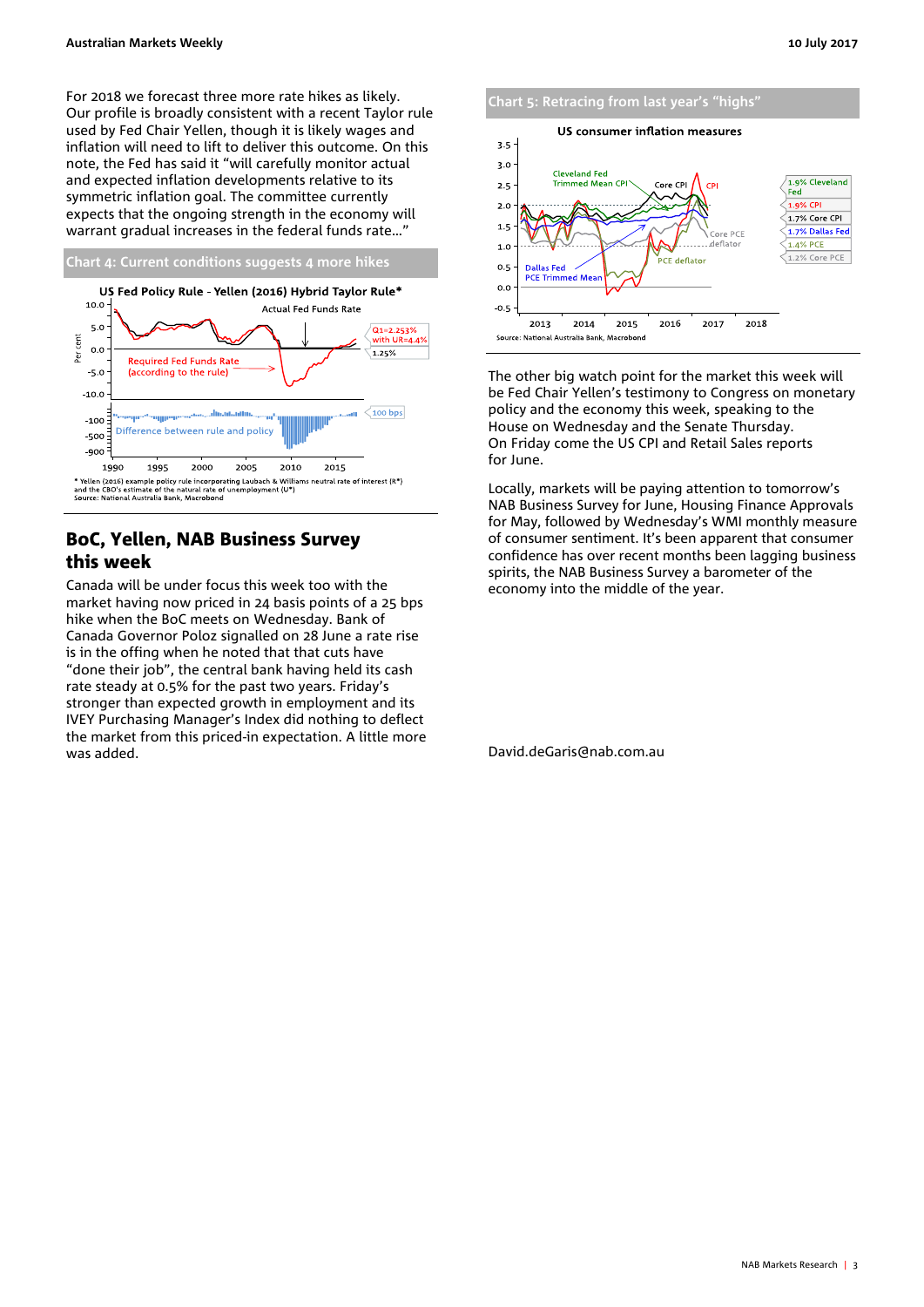# <span id="page-3-0"></span>CALENDAR OF ECONOMIC RELEASES

| Country                  | <b>Economic Indicator</b>                                                                                                                                                     | Period              | Forecast           | Consensus          | Actual | Previous              | <b>GMT</b>         | <b>AEST</b>    |
|--------------------------|-------------------------------------------------------------------------------------------------------------------------------------------------------------------------------|---------------------|--------------------|--------------------|--------|-----------------------|--------------------|----------------|
| Monday,                  | 10 July 2017                                                                                                                                                                  |                     |                    |                    |        |                       |                    |                |
| CН                       | Foreign Direct Investment YoY CNY                                                                                                                                             | Jun                 |                    |                    |        | $-3.7$                |                    |                |
| JN                       | Machine Orders MoM/YoY                                                                                                                                                        | May                 |                    | 1.7                |        | $-3.1$                | 0.50               | 9.50           |
| JN<br>JN                 | <b>BoP Current Account Adjusted</b><br>Trade Balance BoP Basis                                                                                                                | May                 |                    | 1629.4             |        | 1807.4<br>553.6       | 0.50<br>0.50       | 9.50           |
| JN                       | BOJ Kuroda speaks at Branch Managers' meeting                                                                                                                                 | May                 |                    | -45                |        |                       | 1.30               | 9.50<br>10.30  |
| CН                       | CPI/PPI YoY                                                                                                                                                                   | Jun                 |                    | 1.6                |        | 1.5                   | 2.30               | 11.30          |
| JN                       | Eco Watchers Survey Current SA                                                                                                                                                | Jun                 |                    | 49                 |        | 48.6                  | 6.00               | 15.00          |
| JN                       | Eco Watchers Survey Outlook SA                                                                                                                                                | Jun                 |                    | 50.3               |        | 49.6                  | 6.00               | 15.00          |
| GE                       | <b>Current Account Balance</b>                                                                                                                                                | May                 |                    | 15.1               | 7.00   | 16.00                 |                    |                |
| ЕC                       | Sentix Investor Confidence                                                                                                                                                    | Jul                 |                    | 28.05              |        | 28.4                  | 9.30               | 18.30          |
| CН                       | New Yuan Loans/Aggregate Financing CNY                                                                                                                                        | Jun                 |                    | 1300               |        | 1110                  | 10-15 July release |                |
| ЕC<br>TU                 | ECB's Draghi, Coeure, and Nouy participate in a Eurogroup meeting in Brussels. Timing to be determined<br>World Petroleum Congress In Istanbul, though July 13                |                     |                    |                    |        |                       |                    |                |
| CA                       | Bloomberg Nanos Confidence                                                                                                                                                    | Jul 7               |                    |                    |        | 58.4                  | 15.00              | 0.00           |
| US                       | Labor Market Conditions Index Change                                                                                                                                          | Jun                 |                    |                    |        | 2.3                   |                    |                |
| US                       | Consumer Credit                                                                                                                                                               | May                 |                    | 13.5               |        | 8.2                   | 20.00              | 5.00           |
| Tuesday,                 | 11 July 2017                                                                                                                                                                  |                     |                    |                    |        |                       |                    |                |
| ΝZ                       | Card Spending Total MoM                                                                                                                                                       | Jun                 | 0.4                |                    |        | $-0.2$                | 23.45              | 8.45           |
| UΚ                       | BRC Sales Like-For-Like YoY                                                                                                                                                   | Jun                 |                    | 0.5                |        | $-0.4$                | 0.10               | 9.10           |
| AU<br>AU                 | ANZ Roy Morgan Weekly Consumer Confidence Index<br><b>NAB Business Conditions/Confidence</b>                                                                                  | Jul 9<br><b>Jun</b> |                    |                    |        | 114.5<br>12.0         | 0.30<br>2.30       | 9.30<br>11.30  |
| AU                       | Home Loans/Investment Lending MoM                                                                                                                                             | May                 | 1.2                | 1.5                |        | $-1.9$                | 2.30               | 11.30          |
| US                       | Fed's Williams Speaks in Sydney; reprises Jun 26 speech "Speed Limits and Stall Speeds: Fostering Sustainable Growth in the United States"                                    |                     |                    |                    |        |                       | 4.05               | 13.05          |
| JN                       | Machine Tool Orders YoY                                                                                                                                                       | Jun P               |                    |                    |        | 24.5                  | 7.00               | 16.00          |
| EC/IMF                   | IMF's Lagarde and Euro finance ministers and CB Governors at conference in Dubrovnik, Croatia                                                                                 |                     |                    |                    |        |                       |                    |                |
| US                       | NFIB Small Business Optimism                                                                                                                                                  | Jun                 |                    | 104.4              |        | 104.5                 | 11.00              | 20.00          |
| ЕC                       | ECB's Coeure gives opening remarks at FX Contact Group meeting                                                                                                                |                     |                    |                    |        |                       | 13.00              | 22.00          |
| CA                       | <b>Housing Starts</b>                                                                                                                                                         | Jun                 |                    | 200                |        | 194.7<br>6044.0       | 13.15              | 22.15          |
| US<br>US                 | JOLTS Job Openings<br>Wholesale Trade Sales/Inventories MoM                                                                                                                   | May<br>May          |                    | /0.3               |        | $-0.4/0.3$            | 15.00<br>15.00     | 0.00<br>0.00   |
| US                       | "Fed's Brainard Speaks on Monetary Policy in New York: "Normalizing Central Banks' Balance Sheets                                                                             |                     |                    |                    |        |                       | 17.00              | 2.00           |
|                          | Wednesday, 12 July 2017                                                                                                                                                       |                     |                    |                    |        |                       |                    |                |
| ΝZ                       | ANZ Truckometer Heavy MoM                                                                                                                                                     | Jun                 |                    |                    |        | 4.1                   | 23.00              | 8.00           |
| JN                       | PPI MoM/YoY                                                                                                                                                                   | Jun                 |                    | 0/2                |        | 0.0/2.1               | 0.50               | 9.50           |
| AU                       | Westpac Consumer Conf Index/MoM                                                                                                                                               | Jul                 |                    |                    |        | $96.2/-1.8$           | 1.30               | 10.30          |
| JN<br>UK                 | Tertiary Industry Index MoM<br>Jobless Claims Change                                                                                                                          | May<br>Jun          |                    | $-0.5$             |        | $1.2$<br>7.3          | 5.30<br>9.30       | 14.30<br>18.30 |
| UK                       | Average Weekly Earnings/Ex Bonus 3M/YoY                                                                                                                                       | May                 |                    | 1.8/1.9            |        | 2.1/1.7               | 9.30               | 18.30          |
| UK                       | Employment ChangeILO Unemployment Rate 3M/3M                                                                                                                                  | May                 |                    | 120/4.6            |        | 109.0/4.6             | 9.30               | 18.30          |
| EС                       | Industrial Production SA MoM/YoY                                                                                                                                              | May                 |                    | 1/3.5              |        | 0.5/1.4               | 10.00              | 19.00          |
| US                       | Fed Releases Chair Yellen's testimony to Congress                                                                                                                             |                     |                    |                    |        |                       | 13.30              | 22.30          |
| CA                       | Teranet/National Bank HPI MoM/YoY                                                                                                                                             | Jun                 |                    | $\prime$           |        | 2.2/13.9              | 13.30              | 22.30          |
| CA                       | Teranet/National Bank HP Index                                                                                                                                                | Jun                 |                    |                    |        | 210.9                 | 13.30              | 22.30          |
| US                       | Yellen testifies before U.S. House                                                                                                                                            |                     |                    |                    |        |                       | 15.00              | 0.00           |
| CA<br>CA                 | Bank of Canada Rate Decision/Monetary Policy Report<br>BOC's Poloz and Wilkins Hold Press Conference in Ottawa                                                                | <b>Jul 12</b>       |                    | 0.75               |        | 0.50                  | 15.00<br>16.15     | 0.00<br>1.15   |
| US                       | U.S. Federal Reserve Releases Beige Book                                                                                                                                      |                     |                    |                    |        |                       | 19.00              | 4.00           |
| US                       | Fed's George Speaks in Denver on the Economic Outlook                                                                                                                         |                     |                    |                    |        |                       | 19.15              | 4.15           |
| Thursday                 | v. 13 July 2017                                                                                                                                                               |                     |                    |                    |        |                       |                    |                |
| ΝZ                       | Food Prices MoM                                                                                                                                                               | Jun                 | 0.3                |                    |        | 2.4                   | 23.45              | 8.45           |
| UK                       | <b>RICS House Price Balance</b>                                                                                                                                               | Jun                 |                    | 15                 |        | 17.0                  | 0.10               | 9.10           |
| ΝZ                       | ANZ Consumer Confidence Index/MoM<br>Consumer Inflation Expectation                                                                                                           | Jul<br>Jul          |                    | $\prime$           |        | 127.8/3.1<br>3.6      | 2.00<br>2.00       | 11.00<br>11.00 |
| AU<br>JN                 | Tokyo Avg Office Vacancies                                                                                                                                                    | Jun                 |                    |                    |        | 3.4                   | 3.00               | 12.00          |
| CН                       | Trade Balance CNY                                                                                                                                                             | Jun                 |                    | 275.1              |        | 281.6                 | 4.30               | 13.30          |
| CН                       | Exports/Emports YoY CNY                                                                                                                                                       | Jun                 |                    | 14.6/22.3          |        | 15.5/22.1             | 4.30               | 13.30          |
| CН                       | <b>Trade Balance</b>                                                                                                                                                          | Jun                 |                    | 43                 |        | 40.8                  | 4.33               | 13.33          |
| CН                       | Exports/Imports YoY                                                                                                                                                           | Jun                 |                    | 9/14.4             |        | 8.7/14.8              | 4.33               | 13.33          |
| UK                       | Bank of England Credit Conditions & Bank Liabilities Surveys                                                                                                                  |                     |                    |                    |        |                       | 9.30               | 18.30          |
| GE                       | CPI MoM/YoY                                                                                                                                                                   | Jun F               |                    | 0.2/1.6            |        | 0.2/1.6               | 7.00               | 16.00          |
| GE                       | CPI EU Harmonized MoM/YoY<br>New Housing Price Index MoM/YoY                                                                                                                  | Jun F               |                    | 0.2/1.5            |        | 0.2/1.5               | 7.00               | 16.00          |
| CA<br>US                 | PPI Final Demand MoM/YoY                                                                                                                                                      | May<br>Jun          |                    | 0.4/3.5<br>0/1.9   |        | 0.8/3.9<br>0.0/2.4    | 13.30<br>13.30     | 22.30<br>22.30 |
| US                       | PPI Ex Food and Energy MoM/YoY                                                                                                                                                | Jun                 |                    | 0.2/2              |        | 0.3/2.1               | 13.30              | 22.30          |
| US                       | PPI Ex Food, Energy, Trade MoM/YoY                                                                                                                                            | Jun                 |                    | 0.2/               |        | $-0.1/2.1$            | 13.30              | 22.30          |
| US                       | Initial Jobless Claims                                                                                                                                                        | Jul 8               |                    | 245                |        | 248.0                 | 13.30              | 22.30          |
| US                       | Bloomberg Consumer Comfort                                                                                                                                                    | Jul 9               |                    |                    |        | 48.5                  | 14.45              | 23.45          |
| US                       | Fed Chair Yellen Testifies Before Senate Banking Panel                                                                                                                        |                     |                    |                    |        |                       | 15.00              | 0.00           |
| US<br>US                 | CBO release its analysis of President Trump's fiscal year 2018 Budget<br>Fed's Evans Speaks on current economic and monetary policy at Rocky Mountain Summit in Victor, Idaho |                     |                    |                    |        |                       | 16.00<br>16.30     | 1.00<br>1.30   |
| US                       | Fed's Brainard Speaks in Cambridge, Mass.                                                                                                                                     |                     |                    |                    |        |                       |                    | 3.00           |
| US                       | Monthly Budget Statement                                                                                                                                                      | Jun                 |                    | -20                |        | $-88.4$               | 19.00              | 4.00           |
| Friday, 1                | 4 July 2017                                                                                                                                                                   |                     |                    |                    |        |                       |                    |                |
| ΝZ                       | BusinessNZ Manufacturing PMI                                                                                                                                                  | Jun                 |                    |                    |        | 58.5                  | 23.30              | 8.30           |
| JN                       | Industrial Production MoM/YoY                                                                                                                                                 | May F               |                    | $\prime$           |        | -3.3/6.8              | 5.30               | 14.30          |
| EС                       | Trade Balance SA                                                                                                                                                              | May                 |                    | 20.2               |        | 19.6                  | 10.00              | 19.00          |
| US<br>US                 | CPI MoM/YoY<br>CPI Ex Food and Energy MoM/YoY                                                                                                                                 | Jun<br>Jun          |                    | 0.1/1.7<br>0.2/1.7 |        | $-0.1/1.9$<br>0.1/1.7 | 13.30<br>13.30     | 22.30<br>22.30 |
| US                       | Retail Sales Advance MoM                                                                                                                                                      | Jun                 |                    | 0.1                |        | $-0.3$                | 13.30              | 22.30          |
| US                       | Retail Sales Ex Auto and Gas/Control Group                                                                                                                                    | Jun                 |                    | 0.4/0.3            |        | 0.0/0.0               | 13.30              | 22.30          |
| US                       | Industrial/Manufacturing Production MoM                                                                                                                                       | Jun                 |                    | 0.3/0.2            |        | $0.0/-0.4$            | 14.15              | 23.15          |
| US                       | Fed's Kaplan Speaks in Mexico City                                                                                                                                            |                     |                    |                    |        |                       | 14.30              | 23.30          |
| US                       | U. of Mich. Sentiment/5-10 Yr Inflation                                                                                                                                       | Jul P               |                    | 95/                |        | 95.1/2.5              | 15.00              | 0.00           |
| US                       | <b>Business Inventories</b>                                                                                                                                                   | May                 |                    | 0.3                |        | $-0.2$                | 15.00              | 0.00           |
| US                       | Baker Hughes US Rig Count/Oil Rigs                                                                                                                                            | Jul 14              |                    | $\prime$           |        | 952/763               | 18.00              | 3.00           |
|                          | <b>Upcoming Central Bank Interest Rate Announcements</b>                                                                                                                      |                     |                    |                    |        |                       |                    |                |
| Canada, BoC              |                                                                                                                                                                               | 13-Jul              | 0.75%              | 0.75%              |        | 0.50%                 |                    |                |
| Japan, BoJ<br>Europe ECB |                                                                                                                                                                               | 20-Jul<br>20-Jul    | $-0.1%$<br>$-0.4%$ | $-0.1%$<br>$-0.4%$ |        | $-0.1%$<br>-0.4%      |                    |                |
| US Federal Reserve       |                                                                                                                                                                               | 27-Jul              |                    |                    |        | 1.00-1.25%            |                    |                |
| Australia, RBA           |                                                                                                                                                                               | 1-Aug               | 1.50%              | 1.50%              |        | 1.50%                 |                    |                |
| UK BOE                   |                                                                                                                                                                               | 3-Aug               |                    |                    |        | 0.25%                 |                    |                |
| New Zealand, RBNZ        |                                                                                                                                                                               | 10-Aug              | 1.75%              | 1.75%              |        | 1.75%                 |                    |                |
|                          | GMT: Greenwich Mean Time; AEST: Australian Eastern Standard Time                                                                                                              |                     |                    |                    |        |                       |                    |                |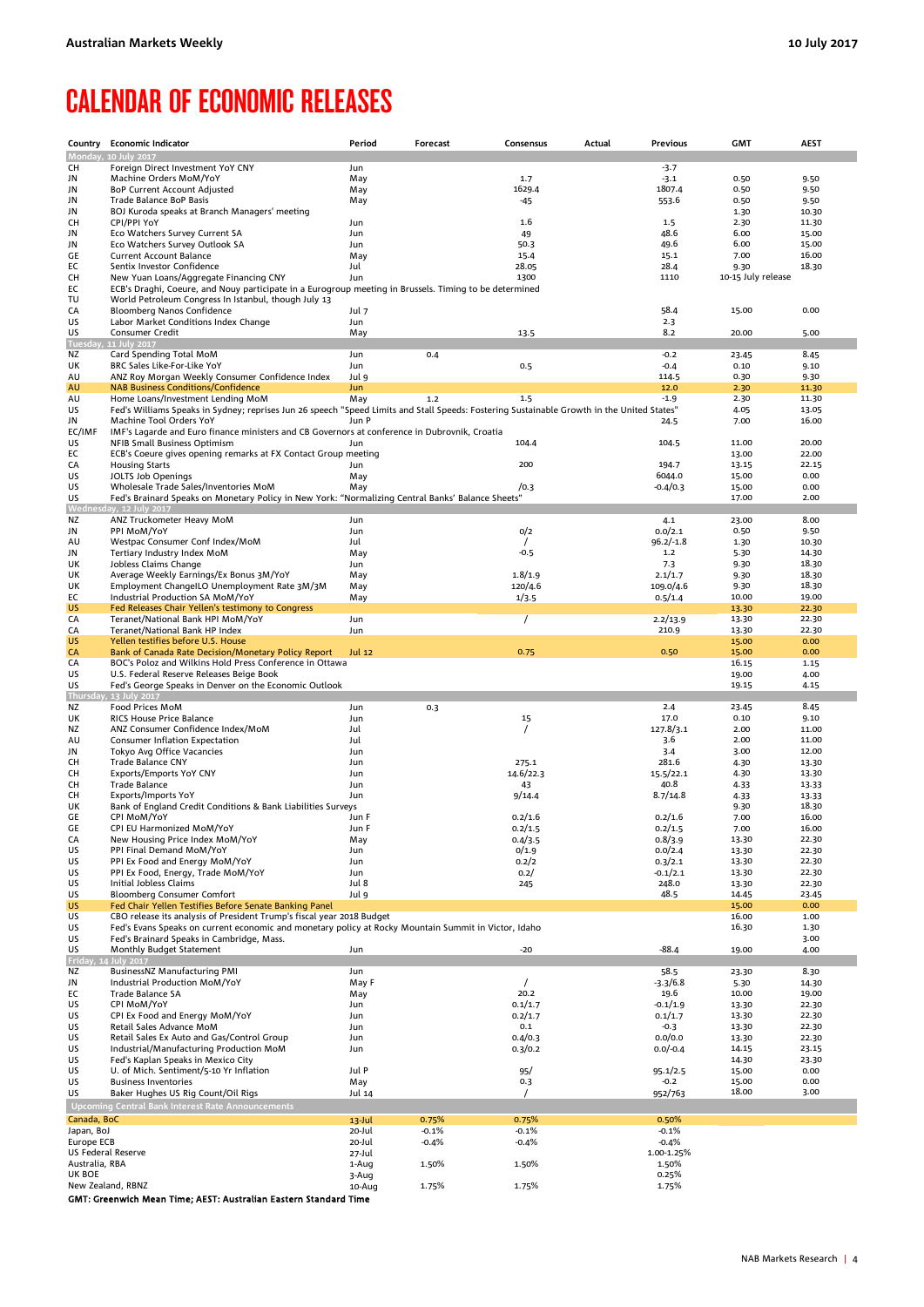# <span id="page-4-0"></span>FORECASTS

Economic Forecasts

|                                       |         | Annual % change |        |        |        |         |        |           |        | Quarterly % change |        |        |                |        |        |        |                |                |        |           |
|---------------------------------------|---------|-----------------|--------|--------|--------|---------|--------|-----------|--------|--------------------|--------|--------|----------------|--------|--------|--------|----------------|----------------|--------|-----------|
|                                       |         |                 |        |        |        | 2015    |        |           |        | 2016               |        |        |                | 2017   |        |        |                | 2018           |        |           |
| Australia Forecasts                   | 2015    | 2016            | 2017   | 2018   | Q1     | Q2      | Qз     | <b>Q4</b> | Q1     | Q2                 | Q3     | Q4     | Q <sub>1</sub> | Q2     | Q3     | $Q_4$  | Q <sub>1</sub> | Q <sub>2</sub> | $Q_3$  | <b>Q4</b> |
| <b>Household Consumption</b>          | 2.7     | 2.6             | 2.3    | 2.0    | 0.6    | 0.6     | 0.9    | 0.6       | 0.8    | 0.5                | 0.3    | 1.0    | 0.5            | 0.6    | 0.4    | 0.5    | 0.4            | 0.5            | 0.5    | 0.5       |
| <b>Underlying Business Investment</b> | $-10.0$ | $-11.5$         | $-1.0$ | 4.5    | $-3.2$ | $-1.8$  | $-5.1$ | $-2.6$    | $-3.4$ | $-2.1$             | $-4.9$ | 1.3    | 0.4            | O.2    | O.1    | 1.5    | 1.1            | 1.6            | 1.0    | 1.8       |
| <b>Residential Construction</b>       | 10.1    | 7.6             | O.O    | $-0.3$ | 4.9    | $-1.3$  | 4.8    | 0.7       | 4.0    | 1.4                | $-1.2$ | 1.9    | $-4.4$         | 3.2    | 2.2    | $-0.4$ | $-0.8$         | $-0.6$         | $-1.1$ | $-0.7$    |
| Underlying Public Spending            | 2.6     | 4.6             | 2.9    | 2.8    | 1.1    | 1.9     | $-0.8$ | 2.3       | 0.5    | 2.9                | $-0.3$ | 0.9    | 0.5            | 0.8    | 0.5    | 0.8    | 0.7            | 0.7            | 0.7    | 0.7       |
| Exports                               | 6.0     | 7.9             | 4.2    | 5.1    | 3.3    | $-2.9$  | 4.8    | 0.3       | 2.7    | 2.0                | 1.4    | 3.7    | $-1.6$         | $-0.6$ | 3.4    | 2.1    | 0.8            | 0.7            | 0.7    | 0.9       |
| Imports                               | 2.0     | 0.2             | 6.5    | 3.9    | 2.1    | $1.1\,$ | $-1.2$ | 0.1       | $-0.8$ | 3.4                | 0.8    | 1.9    | 1.6            | 1.6    | 1.1    | 1.1    | 0.8            | 1.0            | 0.7    | 1.0       |
| Net Exports (a)                       | 0.7     | 1.5             | $-0.5$ | 0.3    | 0.2    | $-0.8$  | 1.2    | 0.0       | 1.1    | $-0.3$             | 0.1    | 0.4    | $-0.7$         | $-0.5$ | 0.5    | O.2    | O.O            | $-0.1$         | O.O    | O.O       |
| Inventories (a)                       | 0.1     | 0.1             | 0.1    | $-0.1$ | 0.7    | $-0.3$  | $-0.1$ | 0.0       | $-0.1$ | 0.3                | 0.2    | $-0.4$ | 0.5            | $-0.3$ | O.O    | O.O    | O.O            | O.O            | O.O    | O.O       |
| Domestic Demand - atr%                |         |                 |        |        | 0.5    | 0.6     | $-0.1$ | 0.6       | 0.1    | 0.8                | $-0.5$ | 1.1    | 0.3            | 0.8    | 0.5    | 0.6    | 0.5            | 0.6            | 0.5    | 0.6       |
| Dom Demand - ann %                    | 1.3     | 1.5             | 2.1    | 2.2    | 1.1    | 1.4     | 1.3    | 1.4       | 1.4    | 1.6                | 1.2    | 1.8    | 1.7            | 1.7    | 2.8    | 2.3    | 2.4            | 2.2            | 2.2    | 2.1       |
| Real GDP - gtr %                      |         |                 |        |        | 1.0    | 0.2     | 0.9    | 0.5       | 0.9    | 0.7                | $-0.4$ | 1.1    | 0.3            | 0.2    | 1.0    | 0.9    | 0.4            | 0.6            | 0.4    | 0.6       |
| Real GDP - ann %                      | 2.4     | 2.5             | 2.0    | 2.5    | 2.5    | 2.0     | 2.5    | 2.6       | 2.5    | 3.1                | 1.8    | 2.4    | 1.7            | 1.2    | 2.6    | 2.4    | 2.6            | 2.9            | 2.3    | 2.1       |
| CPI headline - atr %                  |         |                 |        |        | 0.2    | 0.7     | 0.5    | 0.4       | $-0.2$ | 0.4                | 0.7    | 0.6    | 0.4            | 0.3    | 0.6    | 0.7    | 0.5            | 0.5            | 0.6    | 0.7       |
| CPI headline - ann %                  | 1.5     | 1.3             | 2.1    | 2.2    | 1.3    | 1.5     | 1.5    | 1.7       | 1.3    | 1.0                | 1.3    | 1.5    | 2.1            | 2.1    | 2.0    | 2.1    | 2.1            | 2.2            | 2.3    | 2.3       |
| CPI underlying - gtr %                |         |                 |        |        | 0.6    | 0.5     | 0.4    | 0.5       | 0.2    | 0.5                | 0.4    | 0.5    | 0.4            | 0.4    | 0.5    | 0.4    | 0.5            | 0.5            | 0.5    | 0.5       |
| CPI underlying - ann %                | 2.2     | 1.6             | 1.8    | 1.9    | 2.4    | 2.2     | 2.2    | 2.0       | 1.6    | 1.6                | 1.6    | 1.6    | 1.9            | 1.8    | 1.9    | 1.8    | 1.9            | 1.9            | 2.0    | 2.0       |
| Wages (Pvte WPI - ann %)              | 2.1     | 1.9             | 1.9    | 1.9    | 2.2    | 2.2     | 2.1    | 2.0       | 2.0    | 2.0                | 1.9    | 1.8    | 2.0            | 2.0    | 1.9    | 1.8    | 1.8            | 1.8            | 1.9    | 2.0       |
| Unemployment Rate (%)                 | 6.0     | 5.7             | 5.8    | 5.7    | 6.1    | 6.0     | 6.2    | 5.9       | 5.8    | 5.7                | 5.7    | 5.6    | 5.9            | 5.8    | 5.7    | 5.7    | 5.7            | 5.7            | 5.7    | 5.7       |
| Terms of trade                        | $-11.7$ | 0.1             | 13.6   | $-1.4$ | $-2.0$ | $-4.3$  | $-2.8$ | $-4.1$    | $-1.9$ | 2.5                | 4.3    | 9.5    | 6.6            | $-1.3$ | $-4.1$ | $-1.7$ | $-1.6$         | $-1.3$         | $-1.3$ | $-1.5$    |
| G&S trade balance, SAbn               | $-36.6$ | $-12.6$         | 23.7   | 1.3    | $-4.4$ | $-11.2$ | $-9.0$ | $-12.1$   | $-8.0$ | $-7.3$             | $-3.4$ | 6.1    | 9.2            | 6.1    | 4.5    | 4.0    | 2.5            | 1.0            | $-0.3$ | $-1.8$    |
| % of GDP                              | $-2.2$  | $-0.7$          | 1.3    | 0.1    | $-1.1$ | $-2.8$  | $-2.2$ | $-2.9$    | $-1.9$ | $-1.7$             | $-0.8$ | 1.4    | 2.1            | 1.4    | 1.0    | O.G    | 0.5            | 0.2            | $-0.1$ | $-0.4$    |
| Current Account (% GDP)               | $-4.7$  | $-2.6$          | $-1.6$ | $-3.0$ | $-3.2$ | $-5.1$  | $-5.0$ | $-5.6$    | $-3.5$ | $-3.8$             | $-2.6$ | $-0.8$ | $-0.7$         | $-1.6$ | $-1.9$ | $-2.1$ | $-2.5$         | $-2.8$         | $-3.1$ | $-3.4$    |

Source: NAB Group Economics; (a) Contributions to GDP growth

Exchange Rate Forecasts Global GDP Global GDP

|                                | 10-Jul | Sep-17 | Dec-17 | Mar-18 |      | Jun-18 Sep-18 |
|--------------------------------|--------|--------|--------|--------|------|---------------|
| <b>Majors</b>                  |        |        |        |        |      |               |
| AUD/USD                        | 0.7609 | 0.73   | 0.70   | 0.70   | 0.70 | 0.70          |
| NZD/USD                        | 0.7277 | 0.71   | 0.68   | 0.68   | 0.68 | 0.69          |
| USD/JPY                        | 114.15 | 114    | 118    | 120    | 120  | 122           |
| EUR/USD                        | 1.1404 | 1.17   | 1.15   | 1.17   | 1.18 | 1.20          |
| GBP/USD                        | 1.2896 | 1.28   | 1.27   | 1.28   | 1.28 | 1.26          |
| USD/CNY                        | 6.8009 | 6.81   | 6.82   | 6.81   | 6.81 | 6.80          |
| USD/CAD                        | 1.2886 | 1.33   | 1.37   | 1.35   | 1.34 | 1.33          |
|                                |        |        |        |        |      |               |
|                                |        |        |        |        |      |               |
| <b>Australian Cross Rates</b>  |        |        |        |        |      |               |
| AUD/JPY                        | 86.9   | 83     | 83     | 84     | 84   | 85            |
| AUD/EUR                        | 0.6672 | 0.62   | 0.61   | 0.60   | 0.59 | 0.58          |
| AUD/GBP                        | 0.5900 | 0.57   | 0.55   | 0.55   | 0.55 | 0.56          |
| AUD/NZD                        | 1.0456 | 1.03   | 1.03   | 1.03   | 1.03 | 1.01          |
| AUD/CNY                        | 5.1748 | 4.97   | 4.77   | 4.77   | 4.77 | 4.76          |
| AUD/CAD                        | 0.9805 | 0.97   | 0.96   | 0.95   | 0.94 | 0.93          |
| AUD/CHF                        | 0.7336 | 0.71   | 0.67   | 0.74   | 0.71 | 0.68          |
|                                |        |        |        |        |      |               |
| <b>Interest Rate Forecasts</b> |        |        |        |        |      |               |
|                                | 10-Jul | Sep-17 | Dec-17 | Mar-18 |      | Jun-18 Sep-18 |
| <b>Aust rates</b>              |        |        |        |        |      |               |
| RBA Cash rate                  | 1.50   | 1.50   | 1.50   | 1.50   | 1.50 | 1.50          |
| 3 month bill rate              | 1.70   | 1.75   | 1.75   | 1.75   | 1.75 | 1.75          |

| 3 Year Swap Rate              | 2.12    | 2.0     | 2.3     | 2.6     | 2.6     | 2.5     |
|-------------------------------|---------|---------|---------|---------|---------|---------|
| 10 Year Swap Rate             | 2.94    | 2.9     | 3.1     | 3.4     | 3.4     | 3.3     |
| <b>Offshore Policy Rates</b>  |         |         |         |         |         |         |
| US Fed funds                  | 1.25    | 1.25    | 1.50    | 1.75    | 2.00    | 2.00    |
| ECB deposit rate              | $-0.40$ | $-0.40$ | $-0.40$ | $-0.40$ | $-0.40$ | $-0.30$ |
| BoE repo rate                 | 0.25    | 0.25    | 0.25    | 0.50    | 0.50    | 0.50    |
| Bol excess reserves rate      | $-0.10$ | $-0.10$ | $-0.10$ | $-0.10$ | $-0.10$ | 0.90    |
| <b>RBNZ OCR</b>               | 1.75    | 1.75    | 1.75    | 1.75    | 2.00    | 2.25    |
| China 1yr lending rate        | 4.35    | 4.10    | 4.10    | 4.10    | 4.10    | 4.10    |
| China Reserve Ratio           | 17.0    | 16.5    | 16.5    | 16.5    | 16.5    | 16.5    |
| 10 Year Benchmark Bond Yields |         |         |         |         |         |         |
| Australia                     | 2.75    | 2.65    | 2.85    | 3.10    | 3.05    | 2.95    |
| <b>United States</b>          | 2.39    | 2.50    | 2.75    | 3.00    | 3.00    | 3.00    |
| New Zealand                   | 3.03    | 2.90    | 3.10    | 3.35    | 3.40    | 3.50    |

Sources: NAB Global Markets Research; Bloomberg; ABS

|        |        |        |               |      |               |             |        |      |      |      |      |      | 20 Yr |
|--------|--------|--------|---------------|------|---------------|-------------|--------|------|------|------|------|------|-------|
| 10-Jul | Sep 17 | Dec-17 | <b>Mar-18</b> |      | Jun-18 Sep-18 | Dec year    | 2013   | 2014 | 2015 | 2016 | 2017 | 2018 | Avge  |
|        |        |        |               |      |               | Australia   | 2.1    | 2.8  | 2.4  | 2.5  | 2.0  | 2.5  | 3.4   |
| 0.7609 | 0.73   | 0.70   | 0.70          | 0.70 | 0.70          | US          | 1.7    | 2.4  | 2.6  | 1.6  | 2.1  | 2.3  | 2.6   |
| ).7277 | 0.71   | 0.68   | 0.68          | 0.68 | 0.69          | Eurozone    | $-0.2$ | 1.3  | 1.9  | 1.7  | 2.0  | 1.9  | 1.5   |
| 14.15  | 114    | 118    | 120           | 120  | 122           | UK          | 1.9    | 3.1  | 2.2  | 1.8  | 1.6  | 1.6  | 2.4   |
| .1404  | 1.17   | 1.15   | 1.17          | 1.18 | 1.20          | Japan       | 2.0    | 0.2  | 1.1  | 1.0  | 1.2  | 0.9  | 0.8   |
| .2896  | 1.28   | 1.27   | 1.28          | 1.28 | 1.26          | China       | 7.7    | 7.3  | 6.9  | 6.7  | 6.5  | 6.3  | 9.2   |
| 5.8009 | 6.81   | 6.82   | 6.81          | 6.81 | 6.80          | India       | 6.1    | 7.0  | 7.5  | 7.9  | 7.3  | 7.2  | 6.6   |
| .2886  | 1.33   | 1.37   | 1.35          | 1.34 | 1.33          | New Zealand | 2.2    | 3.4  | 2.5  | 3.1  | 2.5  | 3.1  | 3.0   |
|        |        |        |               |      |               | World       | 3.4    | 3.5  | 3.2  | 3.1  | 3.3  | 3.5  | 3.5   |
|        |        |        |               |      |               | MTP Top 5   | 4.1    | 3.9  | 4.0  | 3.8  | 3.8  | 3.7  | 5.0   |
|        |        |        |               |      |               |             |        |      |      |      |      |      |       |

|                               | Commodity prices (SUS) |                |                |                |                                    |               |
|-------------------------------|------------------------|----------------|----------------|----------------|------------------------------------|---------------|
|                               | 10-Jul                 |                |                |                | Jun-17 Sep-17 Dec-17 Mar-18 Jun-18 |               |
| WTI oil                       | 44.59                  | 54             | 56             | 58             | 59                                 | 60            |
| Gold                          | 1210                   | 1210           | 1220           | 1230           | 1240                               | 1260          |
| Iron ore                      | 62.8                   | 65             | 61             | 60             | 58                                 | 60            |
| Hard cok. coal                | 159                    | 210            | 160            | 140            | 120                                | 110           |
| Thermal coal                  | 83                     | 81             | 81             | 81             | 81                                 | 65            |
| Copper                        | 5807                   | 5610           | 5550           | 5550           | 5550                               | 5550          |
| $A \cdot t + I M C$ $\{ * \}$ | $C \rightarrow C$      | $\overline{z}$ | O <sub>2</sub> | O <sub>r</sub> | $\mathcal{O}$ $\Omega$             | $\sim$ $\sim$ |